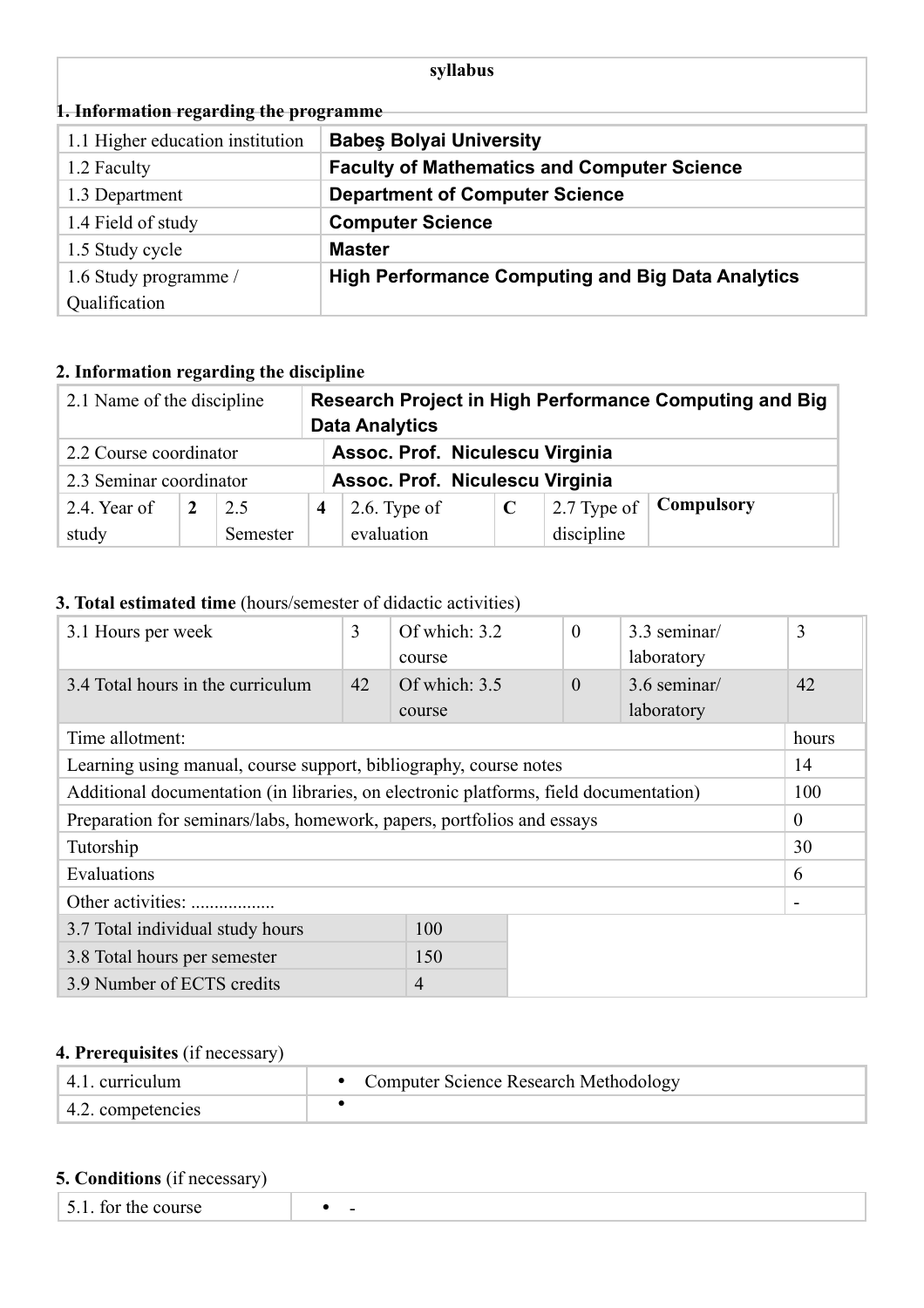| 5.2. for the seminar /lab | None |  |
|---------------------------|------|--|
| activities                |      |  |

## **6. Specific competencies acquired**

| <b>Profess</b><br>ional<br>compet<br>encies | Analysis, design, and implementation of software systems for high performance<br>$\bullet$<br>computing<br>Methods for advanced data analysis<br>$\bullet$<br>Proficient use of methodologies and tools specific to programming languages and<br>$\bullet$<br>software systems |
|---------------------------------------------|--------------------------------------------------------------------------------------------------------------------------------------------------------------------------------------------------------------------------------------------------------------------------------|
| <b>Transy</b><br>ersal<br>compet<br>encies  | Professional communication skills; concise and precise description, both oral and<br>$\bullet$<br>written, of professional results                                                                                                                                             |

## **7. Objectives of the discipline** (outcome of the acquired competencies)

| 7.1 General objective of the<br>discipline  | The research project activity represents the individual work the student<br>performs with the purpose to realise a scientific report on a given<br>topic.                                                                                                      |
|---------------------------------------------|----------------------------------------------------------------------------------------------------------------------------------------------------------------------------------------------------------------------------------------------------------------|
| 7.2 Specific objective of the<br>discipline | At the completion of this course, the student should:<br>- have documentation abilities on an established topic<br>- be able to design the table of contents of the dissertation<br>- know how to write a technical document (dissertation) in many iterations |

#### **8. Content**

| 8.1 Course                                                                             | Teaching methods      | Remarks |  |  |
|----------------------------------------------------------------------------------------|-----------------------|---------|--|--|
| 8.2 Seminar / laboratory                                                               | Teaching methods      | Remarks |  |  |
| Establishing the research title/topic - due<br>1.                                      | Conversation, debate, |         |  |  |
| week 3                                                                                 | case studies          |         |  |  |
| Bibliographical documentation - due week 5<br>2.                                       | Conversation, debate, |         |  |  |
|                                                                                        | case studies          |         |  |  |
| 3 <sub>1</sub><br>Table of contents: version 1.0 - due week 6                          | Conversation, debate, |         |  |  |
|                                                                                        | case studies          |         |  |  |
| Relevance of the bibliographical sources<br>4.                                         | Conversation, debate, |         |  |  |
| and their assignment to the designed structure -                                       | case studies          |         |  |  |
| due week 8                                                                             |                       |         |  |  |
| Detecting possible original contribution;<br>5.                                        | Conversation, debate, |         |  |  |
| discussion and decision on practical part – due                                        | case studies          |         |  |  |
| week 9                                                                                 |                       |         |  |  |
| Translation of selected documents and<br>6.                                            | Conversation, debate, |         |  |  |
| writing the paper $-$ first draft of the report $-$ due                                | case studies          |         |  |  |
| week 12                                                                                |                       |         |  |  |
| Final form of the report – due week $14$<br>7.                                         | Evaluation            |         |  |  |
| <b>Bibliography</b>                                                                    |                       |         |  |  |
| - to be decided by student based on his/her research topic                             |                       |         |  |  |
| - Internet resources on software projects and on the particular topics of the projects |                       |         |  |  |